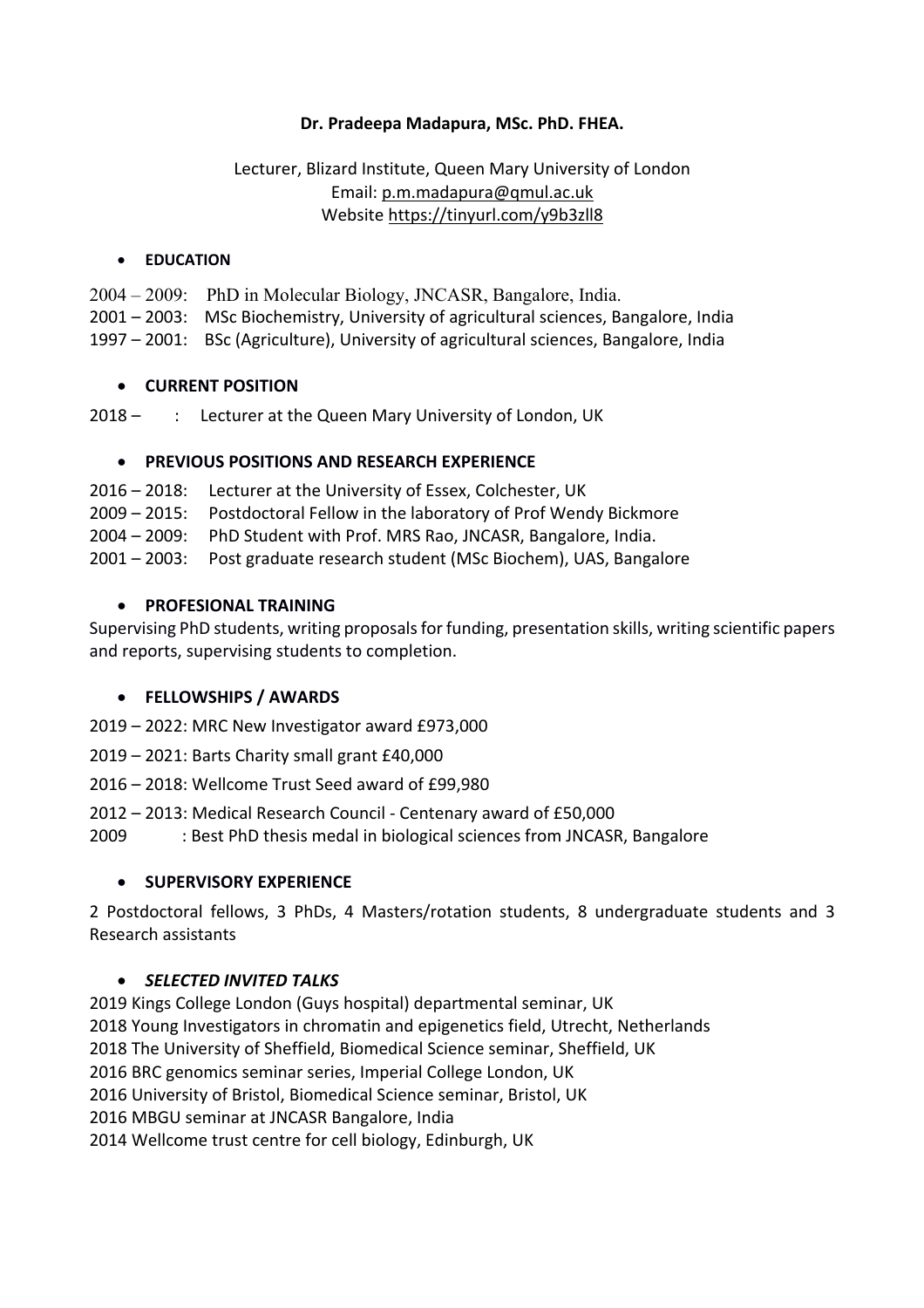2014 Wellcome trust centre for gene regulation and expression, Dundee UK 2014 Faculty of life sciences, University Manchester, UK 2012 The Asian forum of chromosome and chromatin biology, Hyderabad, India

# • **Oral presentations at international meetings**

2017 Epigenomics of common diseases, Cambridge UK

2017 London chromatin club, UK

2017 Non-Coding RNA: Recent Insights into the Mechanisms of Action, Edinburgh, UK 2016 GRC chromatin structure and function, Les Diablerets, Switzerland 2015 ncRNAs: Exploring technologies to uncover new functions, Cambridge, UK 2010 Chromatin Assembly and Inheritance Symposium, Munich, Germany

# *FULL LIST OF PUBLICATIONS*

- 1. Olley G, **Pradeepa M M,** FitzPatrick D R., Bickmore W A. , Boumendil C., Cornelia-de Lange syndrome-associated mutations cause a DNA damage signalling and repair defect *BioRxiv* 2019 https://www.biorxiv.org/content/10.1101/632992v1.full
- 2. De Vas M G, Garstang M G, Joshi S S, Khan T, Atla G, Parry D , Moore D, Cebola I, Zhang S, Cu W, Lampe A K, Lam W W , FitzPatrick D R , **Pradeepa M M\*** and Atanur S S\* De novo mutations in fetal brain-specific enhancers play a significant role in severe intellectual disability. *BioRxiv* 2019 https://www.biorxiv.org/content/10.1101/621029v1 **\*corresponding author**
- **3.** Olley G, Ansari M, Bengani H, Grimes GR, Rhodes J, Kriegsheim AV, Blatnik A, Stewart F J, Ross A, Bickmore WA\*, **Pradeepa MM\***, and FitzPatrick DR\*. BRD4 interacts with NIPBL and is mutated in a Cornelia de Lange-like Syndrome. *Nature Genet*. 2018. doi:10.1038/s41588- 018-0042-y **\* corresponding author**
- 4. Marin R#, Cortez D#, Lamanna F#, **Pradeepa MM#**, Leushkin E, Julien P, Liechti A, Halbert J, Kerver HN, Wade J, Tschopp P and Kaessmann H. Convergent origination of a Drosophilalike dosage compensation mechanism in a reptile lineage *Genome Res* 2017. DOI: 10.1101/gr.223727.117 **#Contributed equally.**
- **5. Pradeepa MM\*,** Taylor GCA, and Kriegsheim AV. Proteomic analysis of H3K36me3 and PSIP1/p75 (LEDGF) complexes show their wider role in DNA repair 2017, *Wellcome Open Res* 2017 **\*corresponding author**
- **6. Pradeepa M M\***, McKenna F, Taylor GCA, Bengani H, Grimes GR, Wood A, Bhatia S, and Bickmore W A\*. Psip1/p52 regulates distal Hoxa genes through activation of lncRNA Hottip *PLoS Genet* 2017.13, e1006677. **\*corresponding author**

**Perspective article** highlighting this work is published in *PLoS Genet* 13(6): e1006797.

7. **Pradeepa M M**\*, Grimes G, Kumar Y, Taylor G, Olley G, Schneider R and Bickmore W A\* Histone H3 globular domain acetylation identifies a new class of enhancers. *Nature Genet.* 2016 48, 681–686 doi:10.1038/ng.3550. **\* corresponding author** Two recommendations by F1000 Prime.